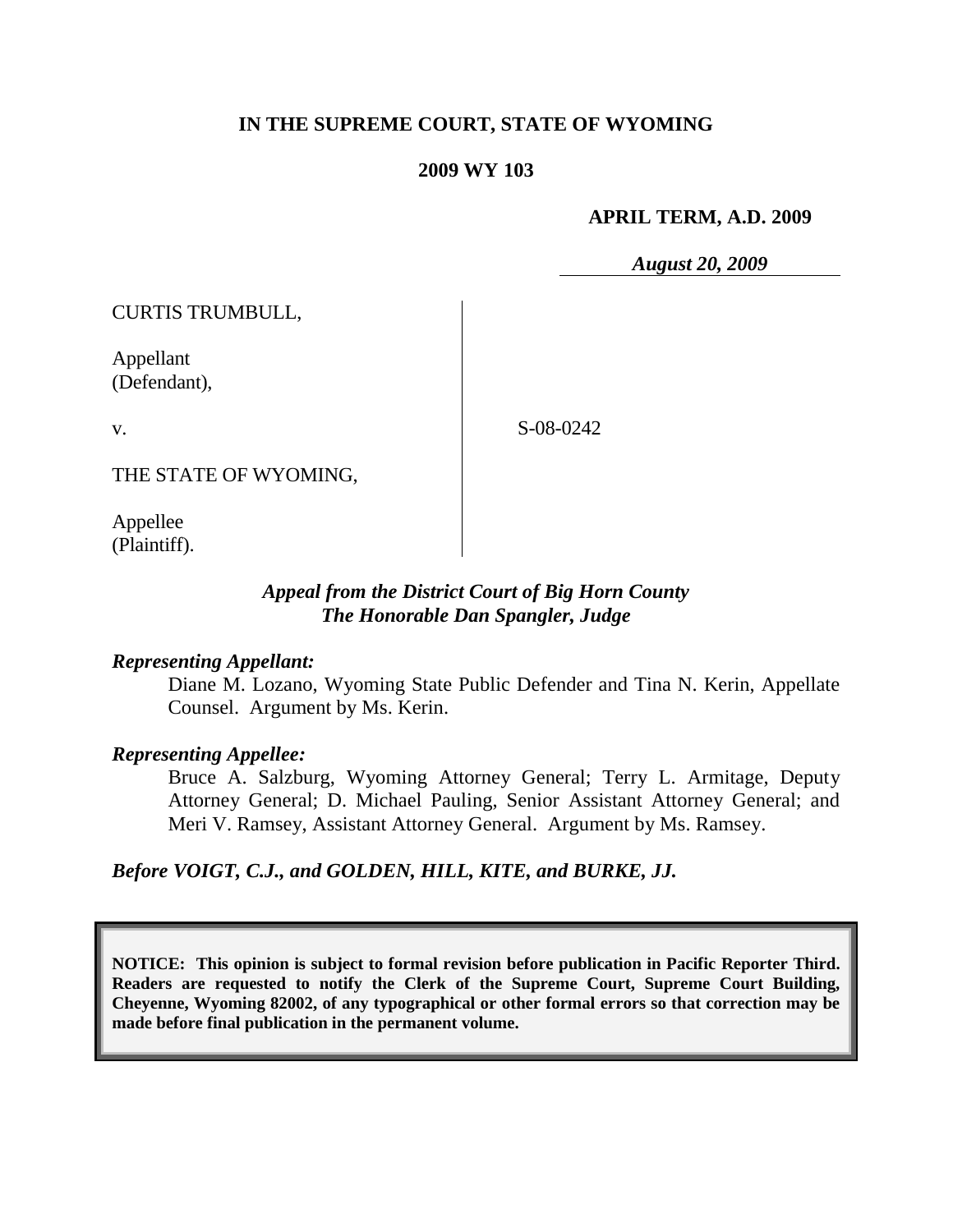## **HILL,** Justice.

[¶1] Appellant, Curtis Trumbull (Trumbull), was convicted of two counts of third degree sexual assault under Wyo. Stat. Ann § 6-2-304(a)(ii) (LexisNexis 2005). The victim of this crime was his own child. She was ten years old at the time the acts constituting the crimes occurred in June and early July of 2006. Trumbull was sentenced to two concurrent sentences of 4-6 years in the Wyoming State Penitentiary. In this appeal, he asserts that the evidence introduced at his trial before the district court sitting without a jury was insufficient to sustain the presiding judge's finding of guilt. He also contends that the district court erred because it did not indicate in the written sentence (or otherwise) that it had considered probation as a potential sentence. We will affirm Trumbull"s convictions, but we reverse the sentences imposed and remand this matter to the district court for resentencing.

### **ISSUES**

[¶2] Trumbull raises these issues:

I. Was there sufficient evidence to convict [Trumbull]?

II. Did the trial court err in sentencing when it did not consider probation?

The State rephrases those issues as follows:

I. Did the State present sufficient evidence for the trial court to conclude, beyond a reasonable doubt, that [Trumbull] was guilty of two counts of third degree sexual assault, a violation of Wyo. Stat. Ann.  $\S 6-2-304(a)(ii)$ ?

II. Did the district court properly consider probation thereby rendering harmless any error in pronouncing [Trumbull"s] sentence?

# **FACTS AND PROCEEDINGS**

[¶3] A couple of prefatory matters deserve brief mention. The record on appeal does not contain a document identified as a Judgment. See W.R.Cr.P. 32(b)(2). As a general rule, in a criminal case the trial court need not articulate detailed findings unless one of the parties requests it before the trial begins. W.R.Cr.P. 23(c). No such request was made in this case. The record does contain an "Order on July 2, 2008 Sentencing."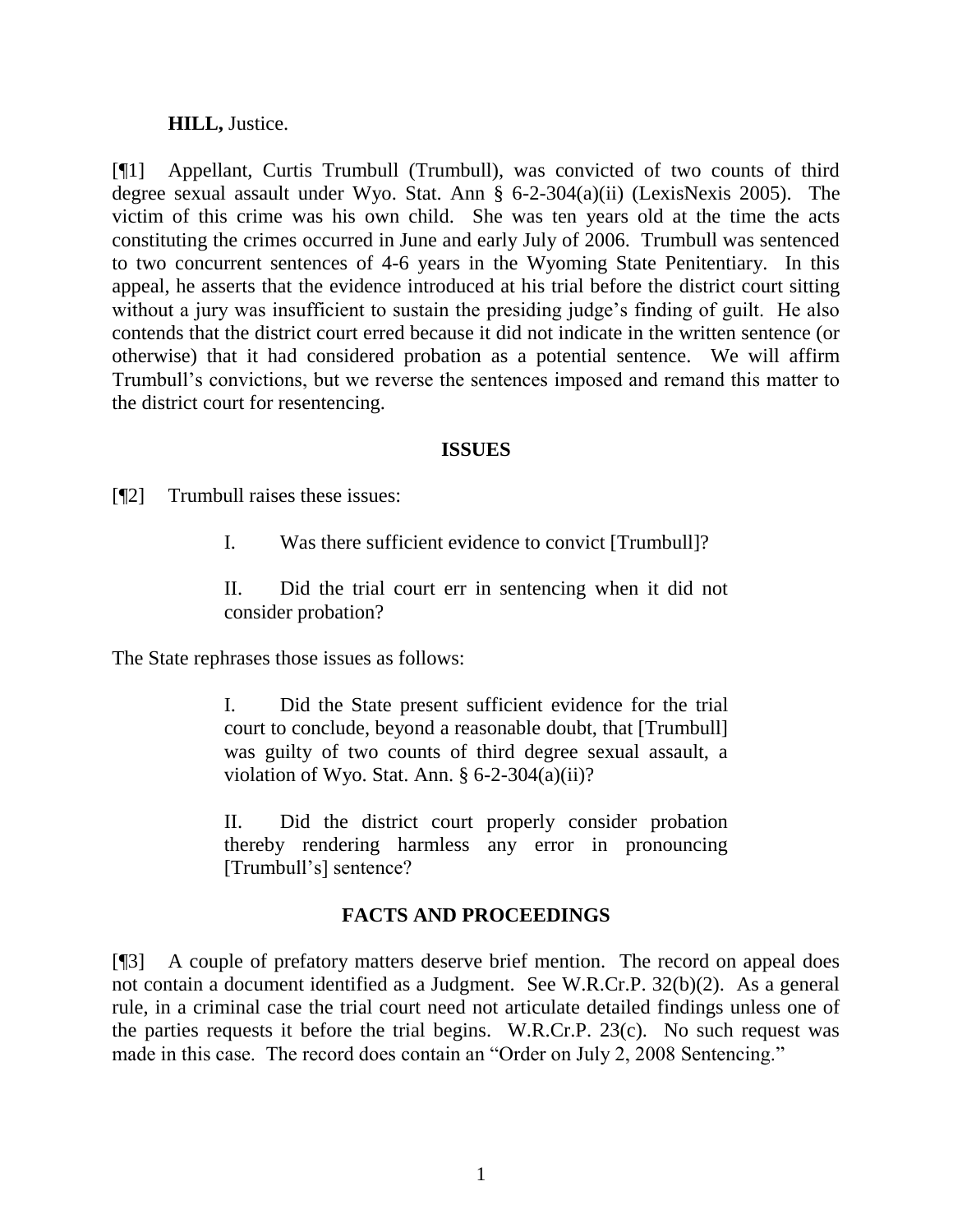[¶4] Trumbull was charged with, and convicted of, two counts of sexual assault in the third degree, Wyo. Stat. Ann. § 6-2-304(a)(ii) (LexisNexis  $2005$ ):<sup>1</sup>

> (a) An actor commits sexual assault in the third degree if, under circumstances not constituting sexual assault in the first or second degree:

> > ….

(ii) The actor is an adult and subjects a victim under the age of fourteen (14) years to sexual contact without inflicting sexual intrusion on the victim and without causing serious bodily injury to the victim;

[¶5] "Sexual contact" is defined by Wyo. Stat. Ann. §  $6-2-301(a)(vi)$  (LexisNexis 2009) thus:

> (vi) "Sexual contact" means touching, with the intention of sexual arousal, gratification or abuse, of the victim's intimate parts by the actor, or of the actor's intimate parts by the victim, or of the clothing covering the immediate area of the victim's or actor's intimate parts;

[¶6] ""Intimate parts" means the external genitalia, perineum, anus or pubes of any person or the breast of a female person." Wyo. Stat. Ann. § 6-2-301(a) (ii) (LexisNexis 2009).

[¶7] The only witness called by the State at trial was the victim. Her testimony was to the effect that during June and early July of 2006, she visited Trumbull at his home which he shared with his girlfriend Rachel Allen. The victim told about two events that occurred while she was staying with Trumbull. During both of those events Trumbull "massaged" the victim. The victim testified that during the massages Trumbull touched her on her "legs, arms, boobs, privates, butt, and girl spot." The victim was clothed during the massages. In order to demonstrate more clearly for the trial court, the victim pointed out the parts of her body she described, on a demonstrative exhibit. It was evident from the testimony, in combination with the exhibit, that "girl spot" referred to the vaginal area.

[¶8] The Presentence Investigation Report contained a recommendation to the district court that Trumbull be sentenced to a term of incarceration, but that the term of incarceration be suspended in favor of supervised probation, or a split-sentence with probation (jail time in local facility followed by probation). It was further recommended

<sup>&</sup>lt;sup>1</sup> The statutes that applied in this case were substantially amended in 2007.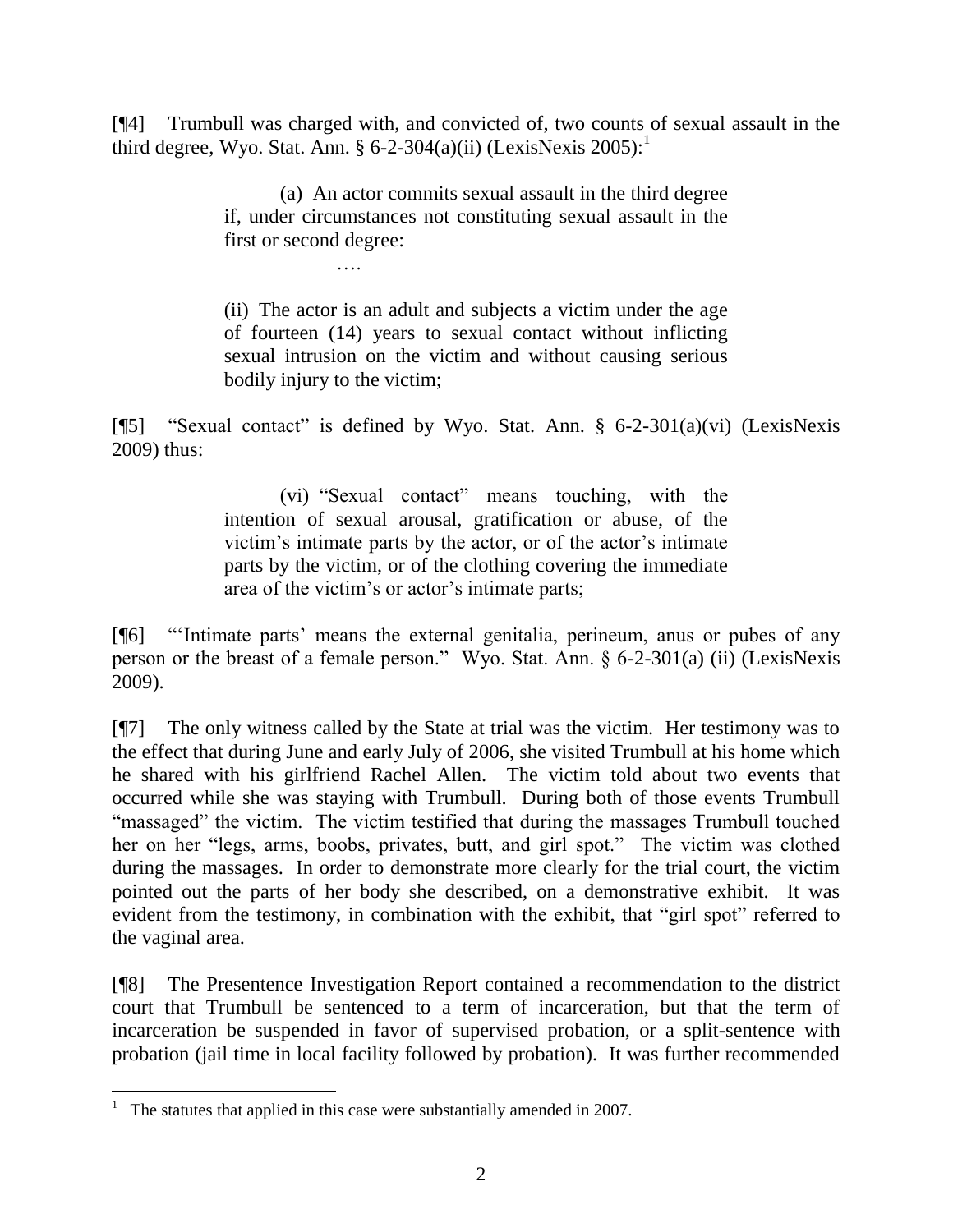that Trumbull be placed in Intensive Supervised Probation and that a number of other stringent conditions be imposed in connection with his probation.

## **DISCUSSION**

## **Sufficiency of the Evidence**

[¶9] Trumbull was tried before the district court sitting without a jury. For its statement of the applicable standard of review, Trumbull referred only to cases that restate the jury's place in performing the role of making fact and credibility determinations. The State, on the other hand, referred only to civil or quasi-criminal cases wherein we apply the well-known "clearly erroneous" standard. To ensure there is no confusion in this regard, we quote this long-standing articulation of the pertinent standard of review:

> In discussing the facts of this case, we apply the principle that the evidence should be examined in the light most favorable to the State when a question of the sufficiency of the evidence is raised. We accept as true evidence favorable to the State; we disregard evidence favorable to the defendant in conflict with the State's evidence; and we afford to the State's evidence every favorable inference which may reasonably and fairly be drawn from it. *Harvey v. State*, Wyo., 596 P.2d 1386 (1979); *Hovee v. State*, Wyo., 596 P.2d 1127 (1979). Heretofore we have had occasion to apply these concepts only to cases tried before juries. We have no compunction, however, in joining other courts which have applied these concepts in trials to the court. *Simmons v. State*, 255 Ark. 82, 498 S.W.2d 870 (1973); *People v. Johnson*, 276 Cal.App.2d 232, 80 Cal.Rptr. 683 (1969). The function of the finder of fact in cases tried to a court is identical to that in cases tried to juries, and the same rules are applicable with respect to the standards and principles applied in appellate review.

*Fitzgerald v. State*, 599 P.2d 573, 574 (Wyo. 1979); see *Lopez v. State,* 788 P.2d 1150 1152 (Wyo. 1990); *Tennant v. State*, 776 P.2d 761, 763 (Wyo. 1989); *State v. Maldonado*, 108 Hawai"i 436, 121 P.3d 901, 907 (Hawai"i 2005); compare *Odhinn v. State*, 2003 WY 169, ¶ 13, 82 P.3d 715, 719 (review under "clearly erroneous" standard is correct as to the denial of his motion to dismiss based on lack of a speedy trial); and *In re Avery*, 2002 WY 87, ¶ 5, 47 P.3d 973, 975 ("clearly erroneous" standard may be correct standard where issue before district court is defendant's classification under the Sex Offender Registration Act).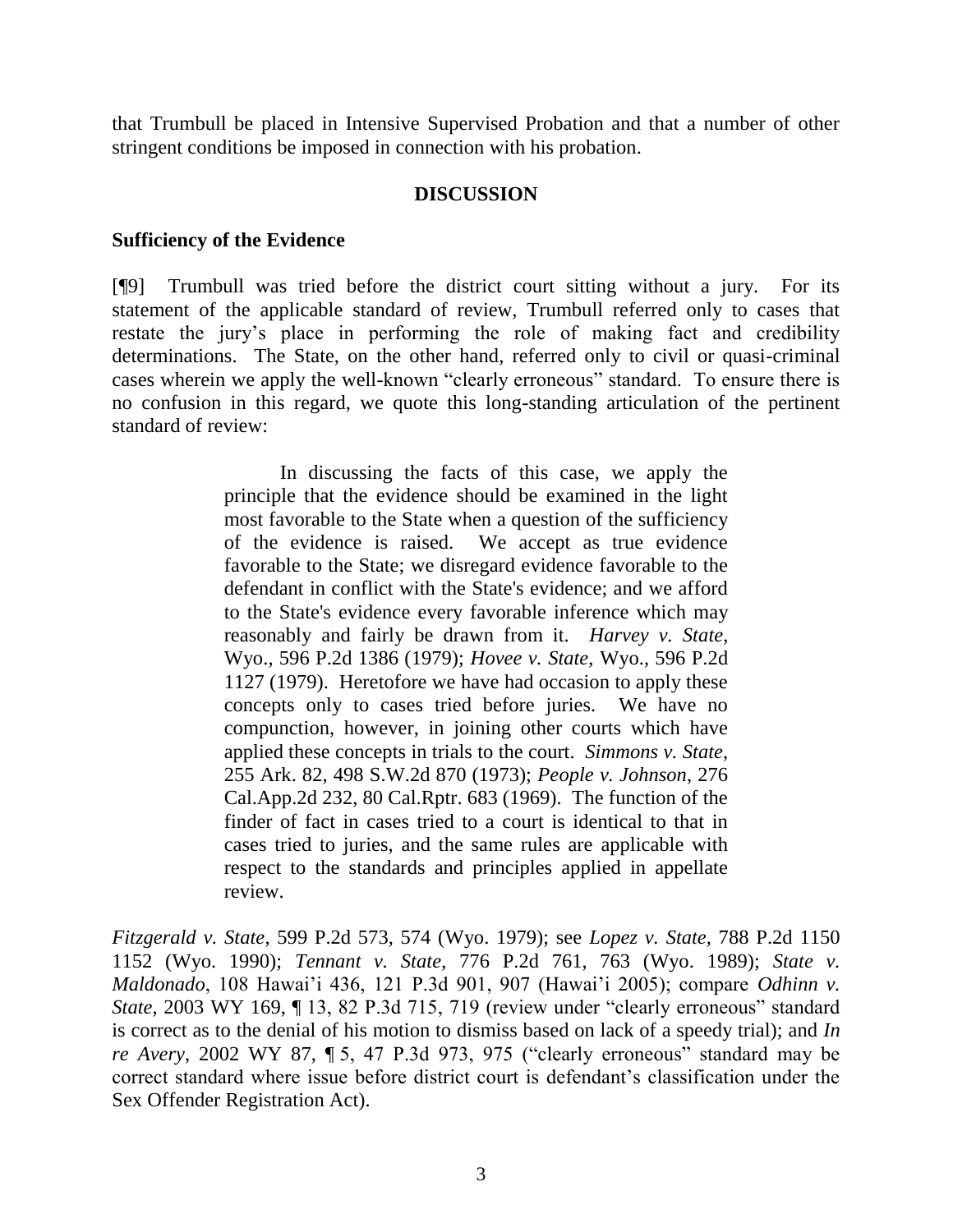[¶10] The only witness called by the State was the victim and we summarized the gravamen of her testimony above.

[¶11] The essence of Trumbull"s claim is that, although the evidence established that he may have committed a touching as set out in the governing statute, there was no evidence that the touching was accomplished with the required *mens rea*, i.e., "…touching, with the intention of sexual arousal, gratification or abuse, of the victim"s intimate parts by the actor[.]" § 6-2-301(a)(vi). In *Mitchell v. State*, 865 P.2d 591, 596 (Wyo. 1993) we opined, albeit in a considerably different context:

> Of the five-factor analysis in *Bishop*, appellant's appeal focuses on only two, viz., purpose and materiality. He contends that the prosecution's stated purposes of motive and identity were bogus in that motive is not an element of the crime charged and identity was not a disputed material issue. Our reading of the second-degree sexual assault statute and the information in this case reveals that this case, like the typical prosecution case, is reducible to three elements: (1) someone committed the criminal act (*actus reus*) alleged in the information, i.e., intrusion of the perpetrator's finger inside the victim's vagina; (2) the perpetrator possessed the requisite guilty state of mind (*mens rea*); i.e., for the purpose of sexual arousal, gratification, or abuse; and (3) the perpetrator was the defendant (identity). See, EDWARD J. IMWINKELRIED, UNCHARGED MISCONDUCT EVIDENCE § 3.01 at 3 and § 4.01 at 2 (1992 & Supp.1993). In this particular prosecution, the accused pleaded not guilty, defending on the ground that the crime charged never happened. He asserted the victim had fabricated the allegations. He did not offer to stipulate to any of the three essential elements of the crime charged, such as the occurrence of the criminal act and the perpetrator's possession of the requisite guilty state of mind, while still disputing the identity element. By defending on the ground that the charged crime never happened, the accused necessarily put into material dispute each of the three elements of the charged crime. To accord the accused due process, the prosecution had to prove each one of the three essential elements of the charged crime beyond a reasonable doubt.

[¶12] This case presents a considerably different scenario. Trumbull did not attempt to deny that he had massaged his daughter, although he did not himself testify about the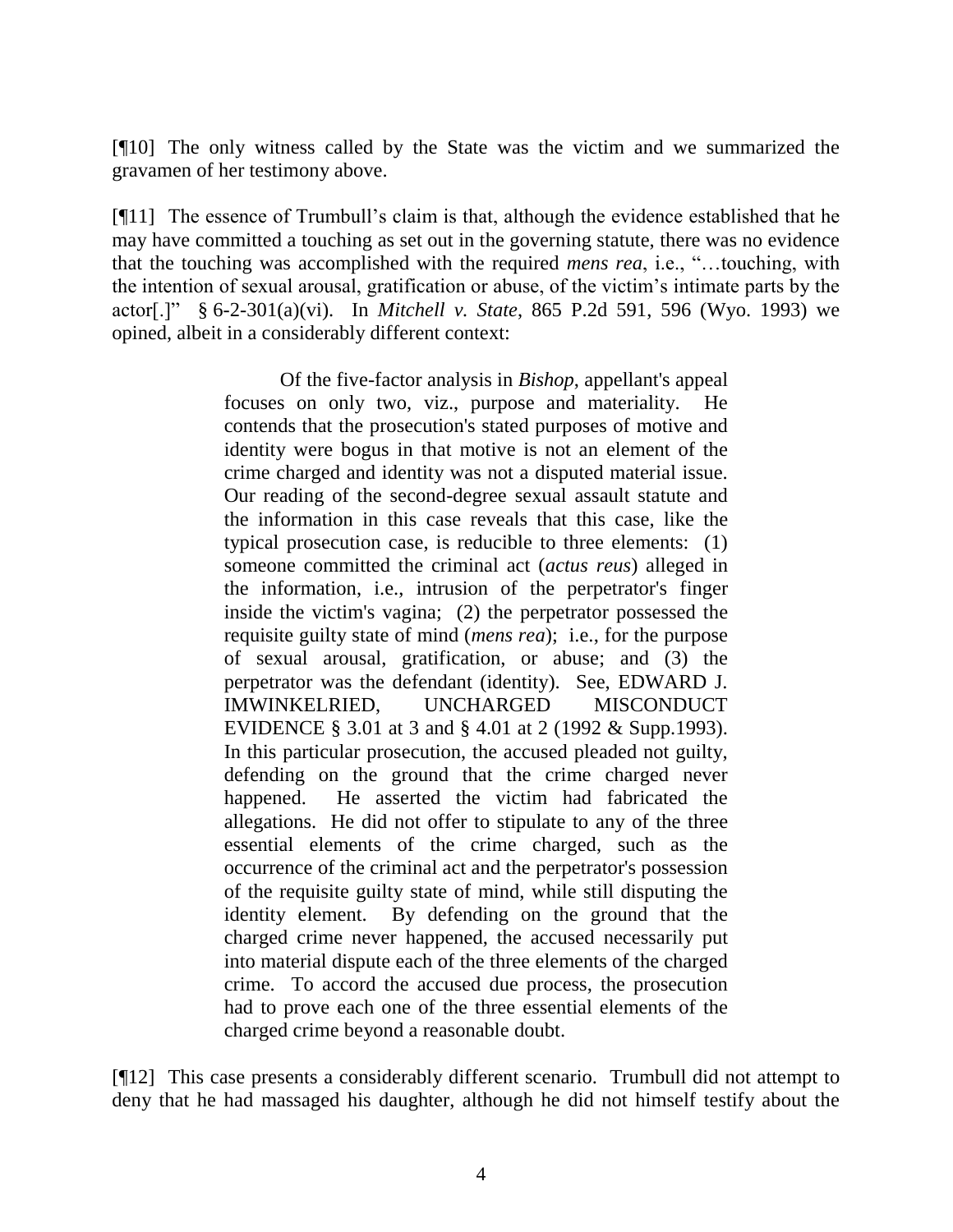incidents at issue. His mother appeared as a witness and her testimony was to the effect that she was present in Trumbull"s household on both occasions where the victim claimed to have been the object of sexual contact/abuse. Trumbull"s mother testified that she did not observe any inappropriate touching, although she confirmed that Trumbull did give his daughter "massages." Trumbull's girlfriend did not make herself available as a witness at trial. However, Trumbull deemed her testimony very important, and the parties agreed that her preliminary hearing testimony could be played for the judge, in lieu of her live testimony. That testimony tended to exonerate Trumbull and it also confirmed that Trumbull gave his daughter massages. The "reason" for her reluctance to appear as a witness is only made evident by that testimony, i.e., she too had been criminally charged in connection with the incidents at issue herein.

[¶13] With this evidence in mind, we confront the sufficiency of the evidence issue posed here. Had Trumbull"s case been tried before a jury, we would be faced with a more difficult question. However, since this matter was tried to the district court sitting without a jury, we are not concerned with how the jury instructions should have been formulated, given the language contained in the governing statute. It suffices to note here that where a statute criminalizing sexual contact contains an element of sexual gratification, it is not enough to establish that the defendant merely touched the sexual or intimate parts of an individual. The law at issue requires the presence of intent of sexual arousal, gratification, or abuse. However;

> An oral expression of intent is not required to establish a defendant"s intent. Intent in a sexual assault may be established through defendant"s **conduct and circumstances** of physical contact. Intent of sexual gratification may be inferred from touching the complainant on more than one occasion, and committing the act after no adults were remaining in the house. [Emphasis added.]

2 Paul DerOhannesian II, *Sexual Assault Trials*, § 16.19 (Instructions concerning the element of intent – Sexual gratification in touching or sexual contact), 326 ( $3<sup>rd</sup>$  ed. 2006); also see *Ladnier v. State*, 878 So.2d 926, 929-30 (Miss. 2004); and *Farmer v. State*, 15 S.W.3d 674, 677 (Ark. 2000). Here, we conclude that the trial judge would have been justified in finding "gratification" based upon the two virtually identical touchings. The above quoted treatise, as well as the illustrative cases cited, serve as guidance for fact finders about the sorts of evidence needed to support the "gratification" element, although they do discuss factual circumstances not directly applicable to this case.

[¶14] We conclude that the evidence was sufficient so that the district court could find that Trumbull acted with the intention of sexual arousal, gratification, or abuse.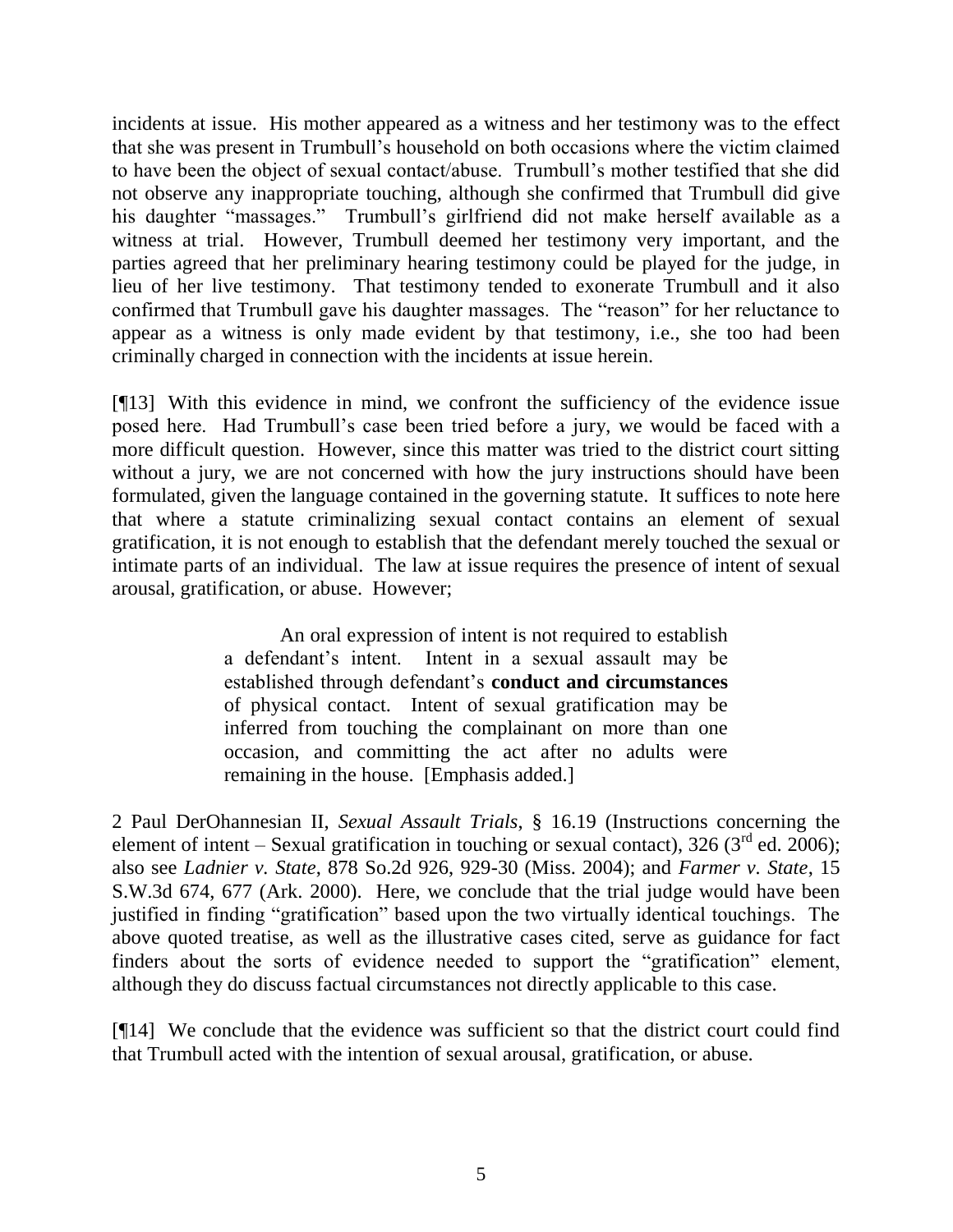# **Failure of District Court to Articulate, in the Written Sentence, that it Considered Probation**

[¶15] At no point in the proceedings before the district court, or in its "Order on July 2, 2008 Sentencing," did the district court mention the word probation. We do take note that the principal issue before the trial court, at sentencing, was whether it would effectuate the Presentence Investigation Report"s recommendation that Trumbull be placed on probation. W.R.Cr.P.  $32(c)(2)(D)$  contains this mandate:

(c) *Sentence*. –

….

(2) Contents. -- **A written sentence shall be signed by the judge and entered by the clerk of court without**  delay. The sentence may be included in the judgment or separately entered. Except for forfeit offenses for which citations have issued, other misdemeanors where the penalty imposed does not exceed a fine of \$200.00, and pleas entered under Rule 43(c)(2), **as a minimum the sentence shall**:

(A) State each offense for which sentence is imposed, including the statute number and whether the offense is a felony or a misdemeanor;

(B) State the sentence imposed for each convicted offense including for felonies the minimum and maximum term and state whether multiple sentences are to run concurrently or consecutively;

(C) State whether the sentence is to run concurrently with or consecutive to any other sentence being served or to be served by the defendant;

(D) **If probation is not granted, state whether probation was considered by the court**;

(E) Include a finding of all time served by the defendant in presentence confinement for any sentenced offense;

(F) State the extent to which credit for presentence confinement is to be given for each sentenced offense;

(G) Include an assessment for the victims of crime compensation fund as required by W.S. 1-40-119; and

(H) Include a finding as to whether the defendant is able to make restitution and if restitution is ordered fix the reasonable amount owed to each victim resulting from the defendant's criminal acts. [Emphasis added.]